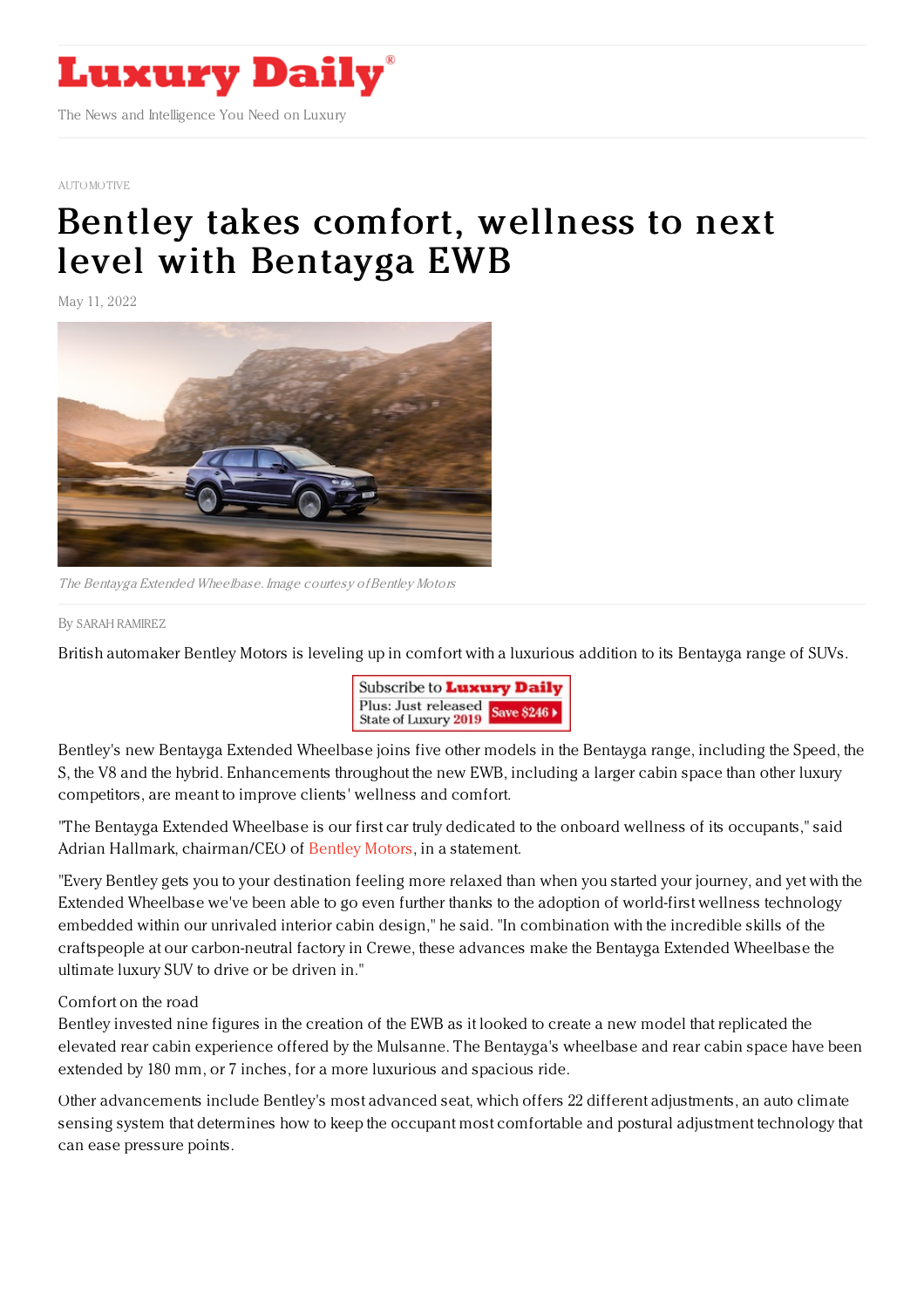

The spacious rear cabin of the Bentayga EWB. Image courtesy of Bentley Motors

To reduce noise in the cabin, the EWB's rear heating, ventilation and air conditioning system only activates when there are occupants in the back. A separate air ionization system improves air quality by removing airborne particles.

At typical road speeds, the EWB also has 27 percent lower secondary ride vibration than its competitors ensuring a smoother, calmer ride that further enhances onboard wellness.

Bentley will be offering two enhanced specifications of the EWB at launch, the Azure and the highly exclusive First Edition.

To promote the new EWB, Bentley has released a new campaign, "Comfort Outside Your Comfort Zone."

The film features a family, with the mom driving and the father riding in the back with their daughter. As the spot subtly highlights some of the EWB Azure's features, such as mood lighting and quilted seats, the dad begins to tell the story of Nellie Bly and her trip around the world.

## The EWB campaign shares <sup>a</sup> different type of extraordinary journey

An animated film-within-a-film narrated by the dad follows, depicting the famous American journalist on her world travels: sailing on ships, riding trips and visiting iconic landmarks. The story of Nellie Bly ends with a cartoon version of the young daughter meeting the feminist icon in a town square.

"By the time she reached home, she knew it had all been worth it she proved what she was capable of," the father concludes. "When you believe in yourself, the world will believe in you too sometimes you just got to step outside your comfort zone."

It is revealed that the girls' parents are dropping her off at the airport for her own big adventure. As the couple drives home, this time with the roles of driver and passenger reversed, their daughter's plane can be seen overhead through the sunroof.

A second Bentley video goes inside the marque's home at Crewe, delving into the craftsmanship behind the EWB. The film spotlights several Bentley employees who worked on the EWB, from embroiders to woodworkers.

Skilled craftsmanship down to the last detail. The cabin of the new  $#$ Bentayga Extended Wheelbase sets a new benchmark for combining world-class luxury and technological innovation: <https://t.co/8lyDFwATer> [pic.twitter.com/BCN7U2DQSy](https://t.co/BCN7U2DQSy)

— Bentley Motors (@BentleyMotors) May 15, [2022](https://twitter.com/BentleyMotors/status/1525841482959273985?ref_src=twsrc%255Etfw%3C/p%3E%3Cp%3E%3C)

# The craftsmanship behind the EWB

### Pushing boundaries

The EWB campaign is not the first Bentley effort with a family focus.

In the Flying Spur hybrid campaign, "Transform Your Perspective," Bentley acknowledges that the world is changing in the hopes of a more sustainable future.

As a father and daughter drive in a Flying Spur hybrid, the city around them begins to change. They both look in awe as new buildings begin rising, wrapped in greenery in an allusion to greener design (see [story](https://www.luxurydaily.com/bentley-flying-spur-hybrid/)).